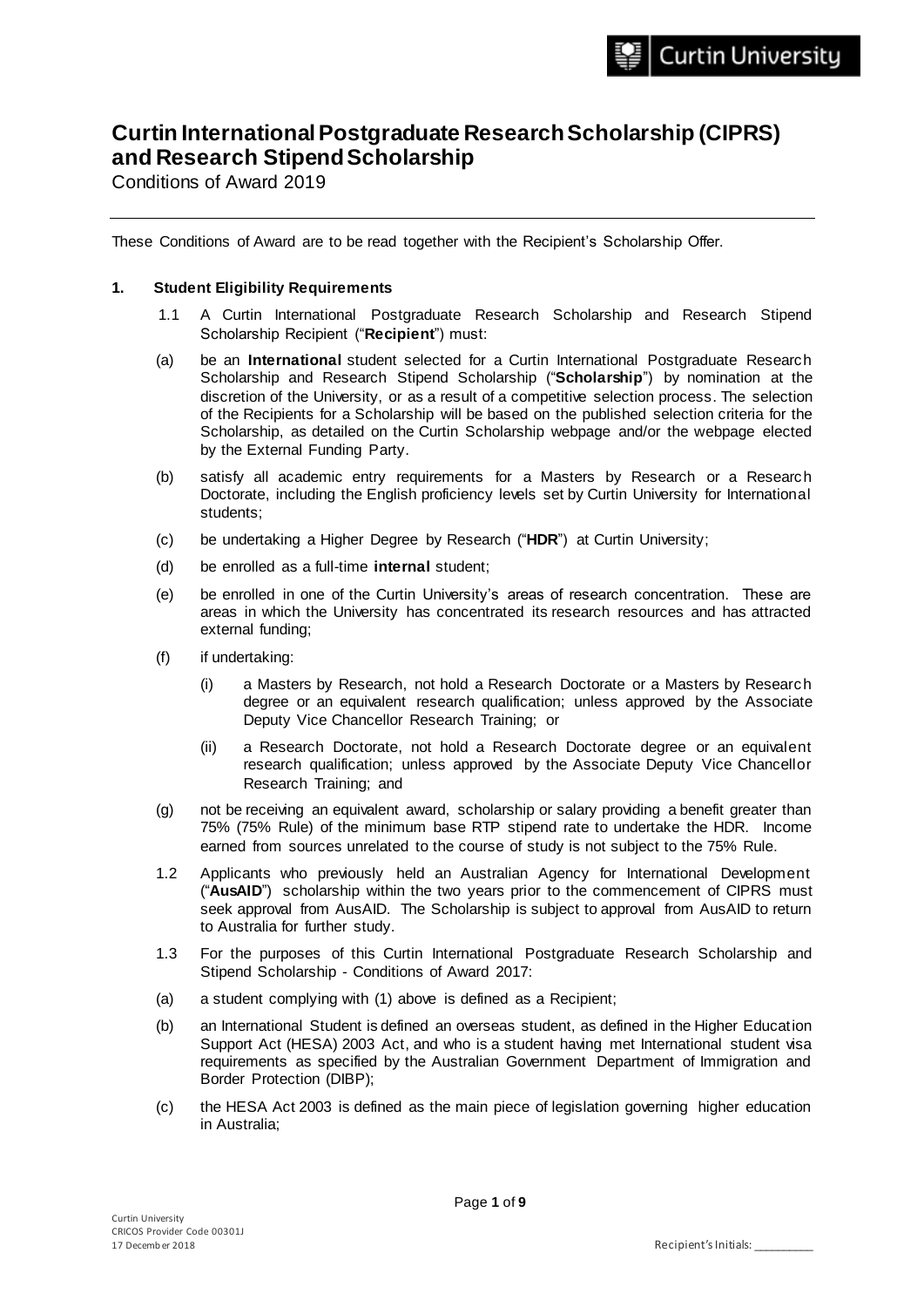- (d) a Scholarship is defined as support provided to a student, or on behalf of a student, to assist with expenses associated with their HDR;
- (e) a Higher Degree by Research is defined as a Doctor of Philosophy, Masters by Research or Professional Doctorate by Research course, where research typically forms two-thirds or more of the program of learning;
- (f) an Internal student is defined as an on-campus student whose mode of attendance involves regular ongoing face-to-face learning at the institution for the purpose of supervision and/or instruction.
- (g) a Leave of Absence is defined as a formally approved break in candidature which does not count against the minimum and maximum duration of study, per clause 10 of Rule No. 10 Made Pursuant to Statute No. 12 – Enrolment: Degree of Doctor by Research and clause 10 of Rule No. 11 Made Pursuant to Statute No. 12 – Enrolment: Degree of Master by Research.
- (h) Conditional status is defined as the academic status associated with the Recipient's enrolment where the Recipient is constrained by conditions to be met by a set deadline determined by the Faculty Graduate Studies Committee or the Associate Deputy Vice-Chancellor, Research Training.
- (i) Good Standing is defined as the academic status associated with the Recipient's enrolment where the Recipient has achieved satisfactory course progress and is permitted to continue in the course.
- (j) an Australian Permanent Resident is defined as a non-citizen who is the holder of an Australian permanent visa, who can live, work and study without restriction in Australia.
- (k) a Scholarship Offer is a proposal of support provided to a Recipient to assist with expenses associated with study at Curtin which includes acceptance of terms and conditions relating to the Scholarship.

For the purposes of these Conditions of Award:

- (l) External Funding Party is defined as an external individual or an entity with which the University engages, transacts or associates in the achievement of its objectives.
- (m) Research Training Program (RTP) is defined as a single flexible pool of government funding to support both domestic and overseas students undertaking Research Doctorate and Masters by Research degrees.

# **2. Commencement**

(a) Unless there are exceptional circumstances, Recipients offered a Scholarship are expected to commence the degree within the dates specified in the letter of offer or the Scholarship will be withdrawn by the University. Approval to commence the Scholarship after the dates specified in the letter of offer of the awarding year must be obtained from the Associate Deputy Vice Chancellor, Research Training. Scholarships cannot be deferred to the following year.

# **3. Period of Support**

- (a) Recipients are entitled to a maximum of three years full-time equivalent study if undertaking an eligible Research Doctorate and a maximum of two years full-time equivalent study if undertaking a Masters by Research. A Recipient's period of support is defined in the Recipient's Scholarship Offer.
- (b) The duration of the Scholarship will be reduced by any periods of study undertaken:
	- (i) towards the degree prior to the commencement of the Scholarship; or
	- (ii) towards the degree during suspension of the Scholarship.
- (c) The maximum period of entitlement is calculated from the course commencement date.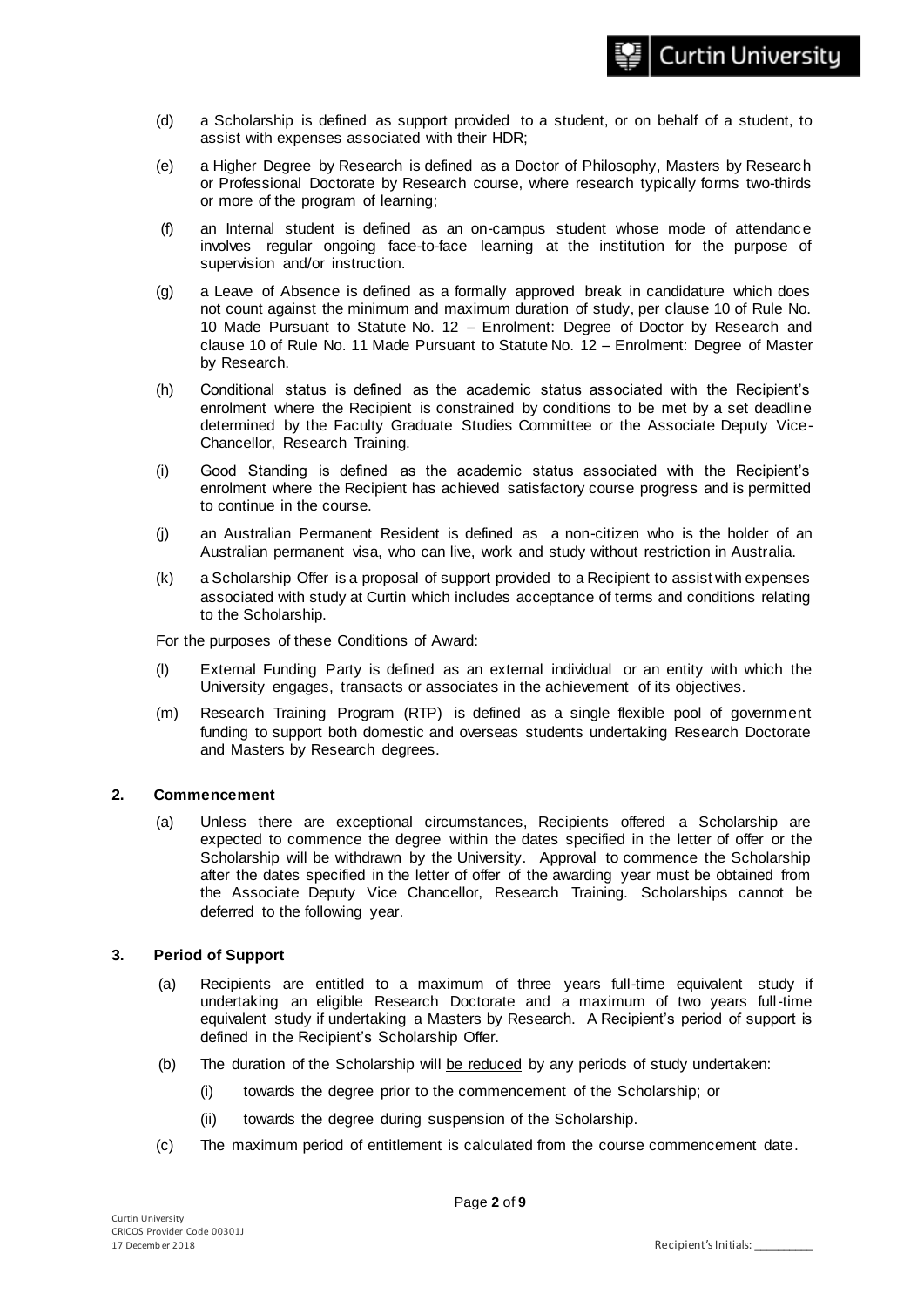#### 4. **Scholarship Extensions**

- (a) Recipients making satisfactory progression may apply to the University for a Scholarship extension for a period of up to six months where the study exceeds durations listed in clause 3(a).
- (b) Where the applicable Scholarship is funded by an External Funding Party, approval to extend the Scholarship must be provided by the External Funding Party.
- (c) Scholarship extensions are granted on a case-by-case basis.
- (d) A request for an extension must be submitted no sooner than six months before the Scholarship end date and no less than four weeks prior to the end date of the Scholarship. Extensions will not be approved if requested after the Scholarship end date.
- (e) No extensions are available for Masters by Research Recipients.
- (f) Changes to course enrolment, as defined in clauses 6, 7 and 8, do not constitute sufficient grounds for a subsequent extension.
- (g) Work commitments, as defined in clause 10, cannot be accepted as grounds for an extension of duration of the Scholarship.

#### **5. Value of Scholarship**

#### **5.1 Tuition fees, stipend and additional allowances**

- (a) The University will administer to each full-time Recipient an approved annual stipend which may be indexed in accordance with the method set out in Part 5–6 of the Act, and is exempt from taxation. Where a full-time Recipient is not enrolled over the full period of the year, because of a late commencement or periods of suspension, the University will provide at least the proportion of the annual stipend for the period in which study is undertaken for that year.
- (b) The Scholarship shall cover course tuition fees for the period of support outlined in the Recipient's Scholarship Offer.
- (c) The Recipient is permitted to:
	- (i) obtain funds for fieldwork, equipment or other expenses not covered by the Scholarship;
	- (ii) obtain funding for overseas travel costs from other Australian Government awards or any other source; and
	- (iii) receive income derived from part-time work undertaken within the Conditions set by the University.

### **6. Changing Course**

- (a) Curtin University may approve a Recipient's request to change research area providing:
	- (i) the new research area is one of the University's areas of research concentration;
	- (ii) there is agreement between the relevant two Heads of Enrolling Areas who will be impacted by the change; and;
	- (iii) where the applicable Scholarship is funded by an External Funding Party, approval to change course must be provided by the External Funding Party before the request can be considered by the University.
	- (iv) the change of course has the approval of the University Graduate Studies Committee.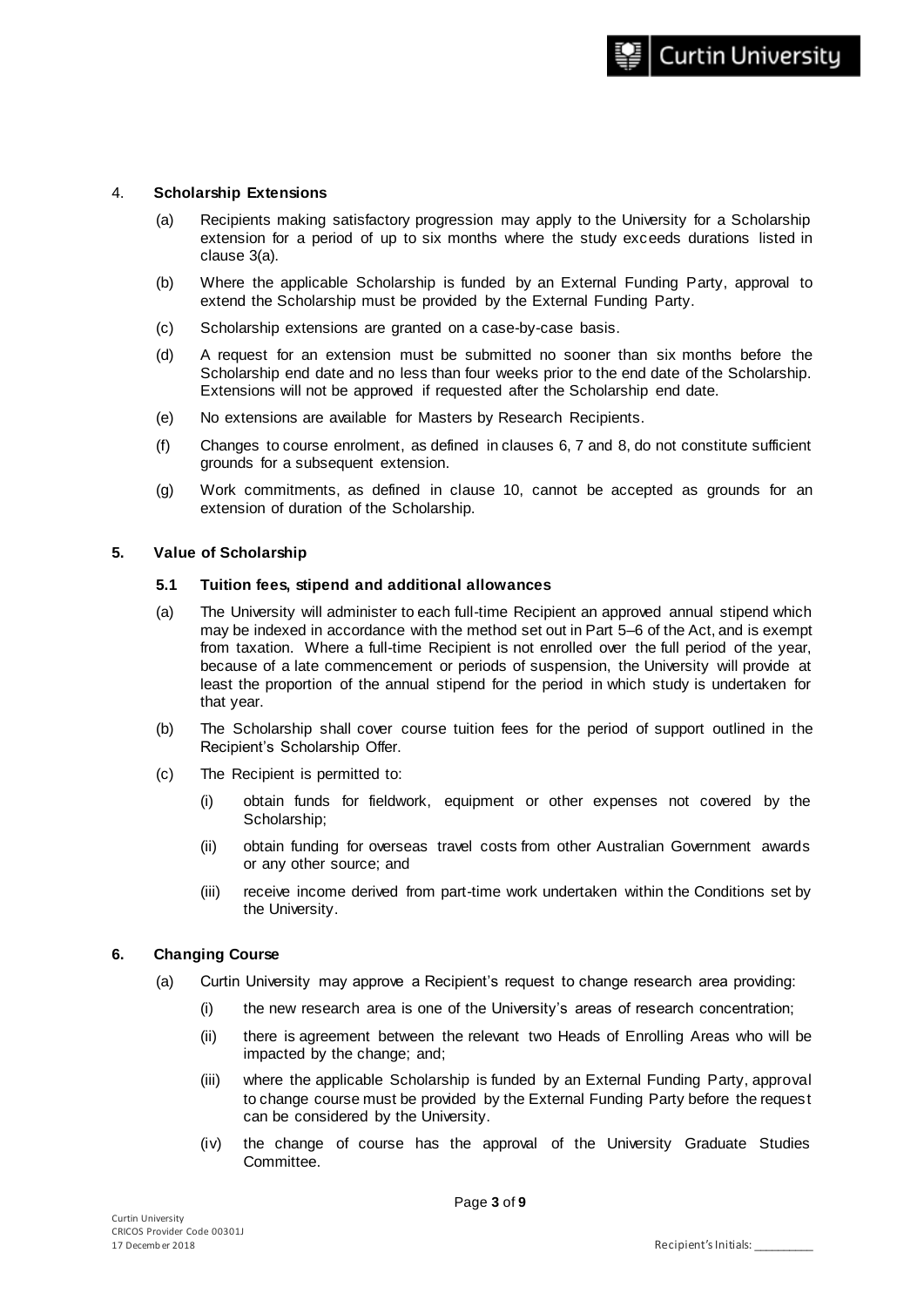- (b) Where a Recipient changes course of study to another HDR degree at the same level, the period of support remains unchanged. This includes changes from one field of education to another. For example, a Recipient who has completed one year of a Masters by Research and then changes to a different Masters by Research, will only be entitled to a further 12 months full-time equivalent study.
- (c) Scholarships may not be transferred to another University. Recipients are expected to complete their candidature at Curtin University.

## **7. Upgrade from a Masters by Research Degree to a Research Doctorate Degree**

- 7.1 Where a Recipient commences studies in a Masters by Research degree and then upgrades to a Research Doctorate, the Recipient is entitled to a maximum of three years full-time equivalent study, including the time enrolled in the Masters by Research degree.
- 7.2 An upgrade occurs where:
- (a) a Recipient enrolled in a Masters by Research is undertaking research at such a standard that either the University recommends that the Recipient upgrade their degree to a Research Doctorate or the Recipient seeks to upgrade to a Research Doctorate and this is supported by the University; and
- (b) there is no break between the candidature for the Masters by Research degree and the Research Doctorate degree unless the interval is covered by a period of suspension; and
- (c) the research undertaken by the Recipient while enrolled for the Masters by Research is continued for the Research Doctorate or modified to meet the requirements for the Research Doctorate.

#### **8. Downgrade from a Research Doctorate Degree to a Masters by Research Degree**

(a) Where a Recipient elects or is required, for academic or personal reasons, to downgrade candidature from a Research Doctorate to a Masters by Research, the Recipient is limited to Scholarship funding for a maximum period of two years full-time equivalent study including the time enrolled in the Research Doctorate degree.

### **9. Suspension of Scholarship**

- (a) Recipients may apply for a suspension of their Scholarship for up to 12 months. The approval of suspensions will be at the discretion of the University.
- (b) Where the applicable Scholarship is funded by an External Funding Party, approval to suspend the Scholarship must be provided by the External Funding Party.
- (c) In exceptional circumstances, Recipients may apply for suspensions of their Scholarship beyond 12 months, and the Associate Deputy Vice Chancellor, Research Training must be satisfied that the exceptional circumstances are beyond the Recipient's control and warrant a further suspension of the Scholarship.
- (d) Recipients are not normally allowed suspension of their Scholarship within six months of taking up the Scholarship or prior to having their candidacy approved.
- (e) Periods of suspension approved pursuant to clause 9 (a) should be covered by a Leave of Absence to cease the enrolment. Such periods will be deducted from the maximum period of the tenure of the Scholarship.
- (f) The University may suspend the Scholarship if the Recipient has been placed on Conditional status by the University, and has failed to meet those conditions within the specified timeframe.
- (g) The Scholarship stipend will not be back paid during the suspension period, per clause 9 (e), if a Recipient is re-instated to Good Standing.

**Curtin University**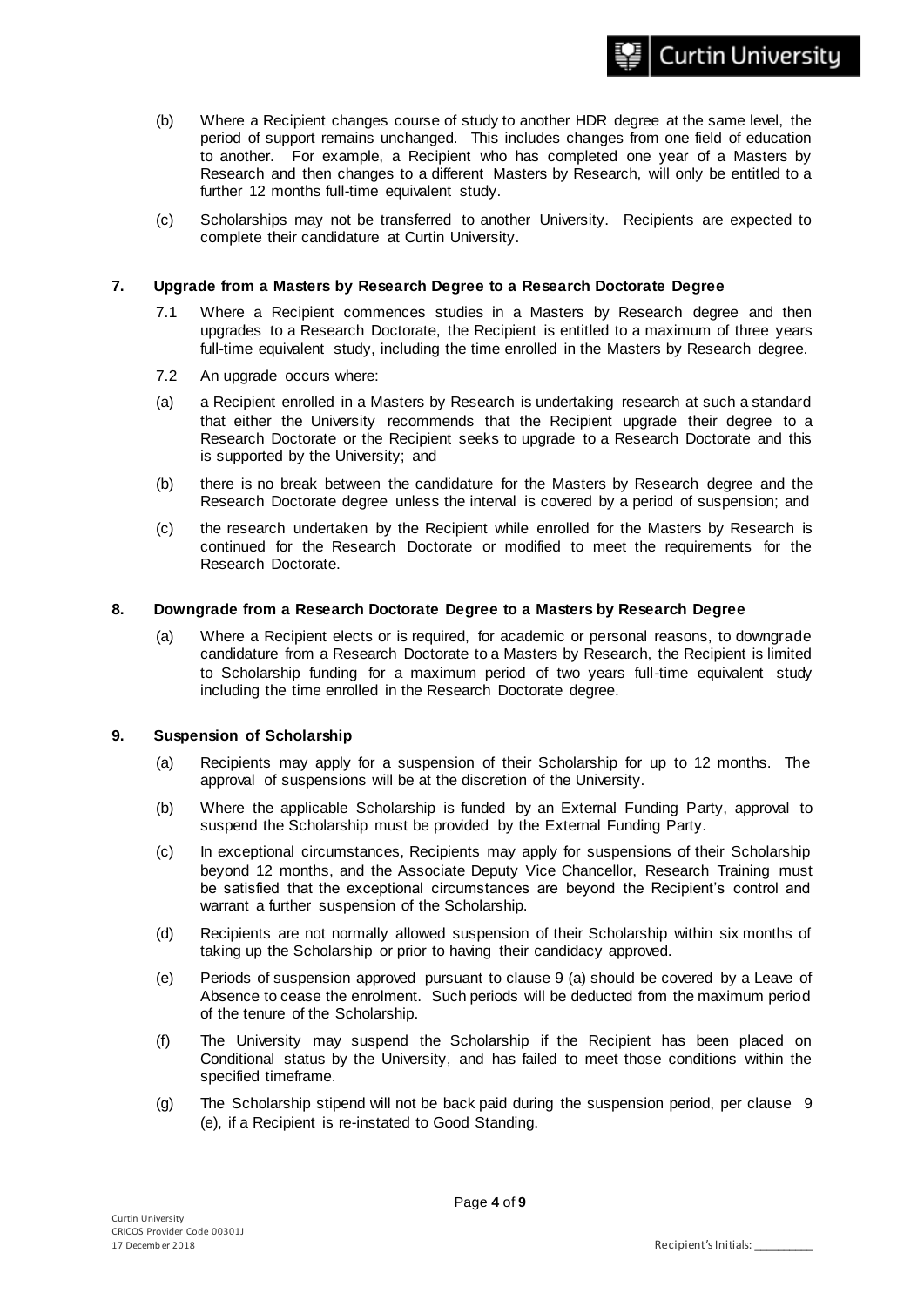## **10. Work**

- (a) The University does not require Recipients to undertake employment.
- (b) In agreed circumstances, the University may permit a Recipient to undertake a limited amount of University teaching or other work, as long as these activities do not interfere with progress in the HDR course, and are consistent with the conditions of the Recipient's student visa.
- (c) There is no limit on the income a Recipient can receive from part-time employment. Recipients are expected to seek independent advice on taxation matters relating to such employment.
- (d) A full-time Recipient is permitted to undertake during weekdays no more than eight hours part-time paid employment between 9.00am to 5.00pm. This excludes university holidays.
- (e) Recipients are expected to dedicate four days a week to study.
- (f) Fractional-time or casual academic-equated appointments will not be permitted unless there is compliance with clause 10 (d).
- (g) Volunteer work or service to University committees will not be permitted unless there is compliance with clause 10 (d).

## **11. Off-Campus Research**

- (a) The University may approve Recipients conducting up to 12 months of their research offcampus and/or outside Australia. Approval will only be granted if the research is essential for completion of the degree.
- (b) For research outside of Australia, Recipients are required to check visa requirements with Student Services, International Student Visas.
- (c) The University will only approve overseas research if there is adequate supervision, the Recipient remains enrolled and the work can be credited to the Recipient's postgraduate program.
- (d) The Recipient must have gained candidacy and appropriate ethics clearance prior to undertaking research overseas.
- (e) Failure to resume study at the University on the date specified for return after a period of approved off-campus research may result in the Scholarship being terminated as detailed in clause 13.
- (f) Failure to obtain approval for overseas leave may result in the Scholarship being terminated as detailed in clause 13.

### **12. Research at Other Organisations**

- (a) The University may approve a Recipient conducting a substantial amount of research at organisations outside the higher education system provided that adequate support, supervision, training, and research freedom for the Recipient is available at the other organisation and on the understanding that the University will still be responsible for the Recipient.
- (b) The rights to intellectual property should be resolved prior to commencement at the other organisation.
- (c) The required ethics approval from the University will be obtained prior to conducting this research.

### **13. Termination of Scholarship**

13.1 The Scholarship will be terminated in the following circumstances: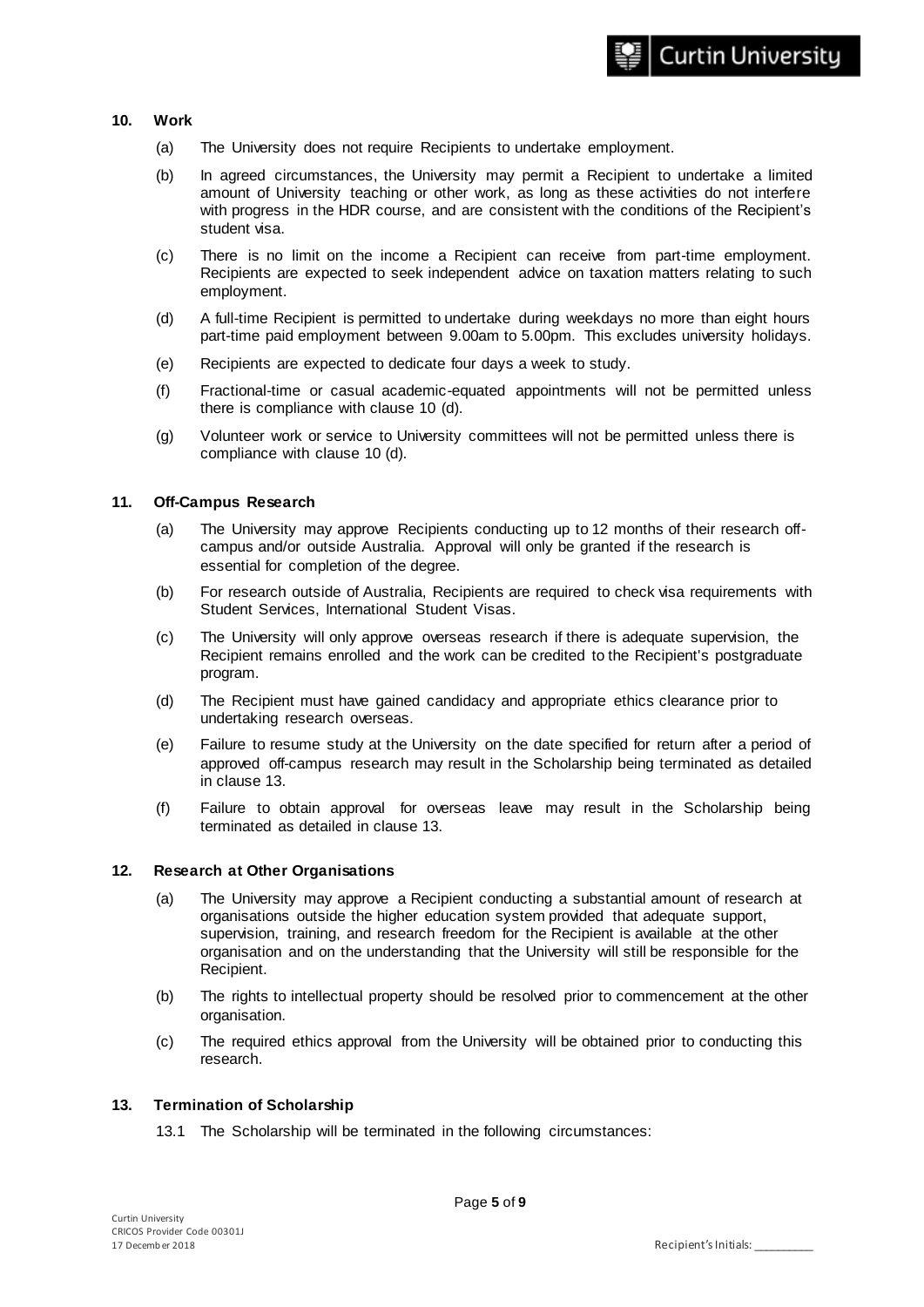- (a) on the day the thesis is submitted for examination or at the end of the Scholarship, whichever is earlier;
- (b) if the Recipient ceases to meet the eligibility requirements specified per clause 1 of these Conditions, other than during a period in which the Scholarship has been suspended or during a period of approved leave;
- (c) if in the opinion of the University, or the External Funding Party, whichever of the two entities is responsible for funding the Scholarship, the course of study is not being carried out with competence and diligence or in accordance with the Recipient's Scholarship Offer;
- (d) if the University has suspended the Scholarship and the Recipient fails to demonstrate progress within a reasonable time frame;
- (e) on completion of the course of study, upon death, incapacity, resignation or withdrawal of the Recipient;
- (f) if the University determines the Recipient has committed serious misconduct, including but not limited to the provision of false or misleading information;
- (g) upon the Recipient being granted Australian Permanent Resident status, the CIPRS will terminate but the Stipend will continue;
- (h) if the Recipient does not resume study at the conclusion of a period of suspension or does not make arrangements to extend the period of suspension; and/or
- (i) if the Recipient accepts another equivalent award, scholarship or salary to undertake their HDR providing a benefit greater than 75% of the base stipend rate.
- 13.2 If the Scholarship is terminated, it cannot be re-activated unless the termination occurred in error.

### **14. Eligibility for Concurrent Scholarships**

- (a) A Recipient may receive a concurrent scholarship to undertake their HDR if the concurrent award or scholarship provides a benefit less than 75% Rule of the base stipend rate Scholarship.
- (b) Income earned from sources unrelated to the course of study is not subject to the 75% Rule.

### **15. Leave Entitlements**

- 15.1 Recipients are entitled to receive up to 20 working days paid recreation leave and 10 working days paid sick leave for each year of the Scholarship. These leave entitlements may be accrued over the life of the Scholarship but will be forfeited when the Scholarship is terminated.
- 15.2 Recipients must arrange and confirm their annual leave periods with their supervisor. Whilst on leave, the Recipient's student visa will remain active. Such periods of annual leave do not affect a Recipient's student visa unless it is due to expire whilst on leave.

## **16. Erroneous Overpayment of Scholarship**

- (a) A Recipient who is taking leave from their HDR course is expected to submit the prescribed approval form in a timely manner and, where possible in advance in order to avail receiving an overpayment of their Scholarship. In circumstances where an overpayment does occur, reimbursement of the overpaid amounts are required in accordance with the instructions of the University.
- (b) In the situation where a Recipient is overpaid an amount in excess of a full fortnightly Scholarship disbursement, the University may recover the overpayment by withholding future stipend payments at the same rate which the stipend was overpaid.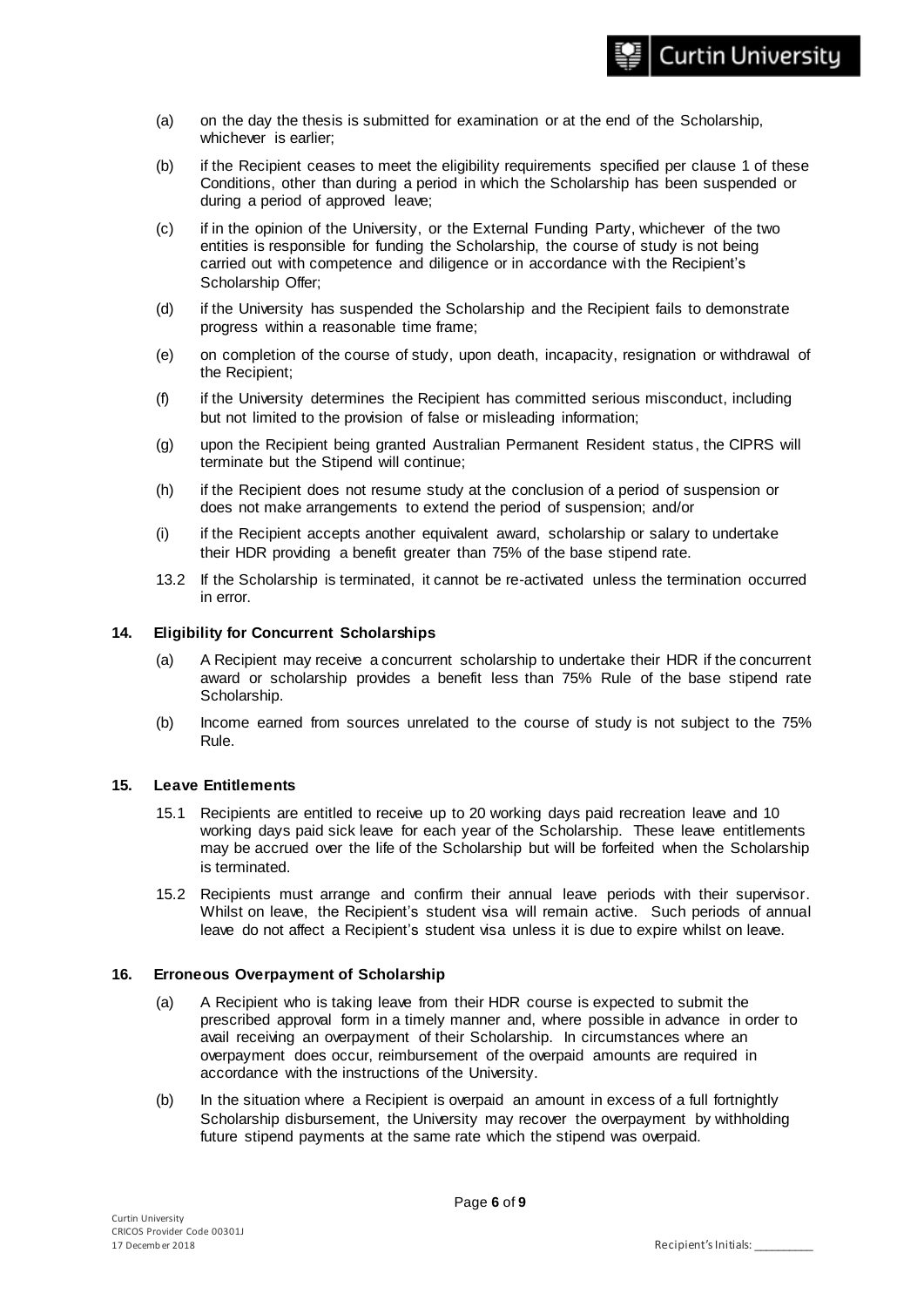### **17. Confidentiality**

(a) The deliberations and decisions of the University and/or delegate officers and/or External Funding Party relating to allocation, selection and award of Scholarships are confidential.

#### **18. Legal Advice**

(a) All Recipients are strongly recommended to seek their own independent legal advice regarding intellectual property and other contractual arrangements, both with the University and any other external parties.

#### **19. Variation of Conditions**

(a) These conditions may be varied from time to time at the discretion of the Associate Deputy Vice Chancellor, Research Training.

## **20. Provision of False or Misleading Information**

- 20.1 If the University knows or has reason to believe that a Recipient has provided false or misleading information to the University in relation to the Scholarship, the University will immediately:
- (a) re-assess the Recipient's Scholarship entitlements; and
- (b) notify the Department of Immigration and Border Protection (DIBP) of the suspected offence and provide a copy of the Recipient's application and any other relevant information requested by DIBP.

#### **21. Specific University Obligations**

- (a) The University has a code of supervision of Higher Degrees by Research.
- (b) The University will be fair and equitable in the use of its discretionary powers .
- (c) The right of the Recipient to appeal decisions is recognised. The University will advise Recipients of appropriate appeal mechanisms for resolution of any disputes which might arise during their candidature.

### **22. Specific Recipient Obligations**

- 22.1 A Recipient acknowledges and agrees that he or she:
- (a) shall diligently and to the best of their ability apply themselves to the successful completion of the degree;
- (b) shall conform to the rules (including disciplinary provisions) of the University;
- (c) must provide all reports required by the University including an annual progress report submitted through the Graduate Research School. If the University does not consider that progress to be satisfactory the Recipient will be placed on Conditional status and/or the Scholarship may be terminated; and
- (d) shall abide where relevant by the National Health and Medical Research (NHMRC) and Australian Research Council (ARC) Codes on Human and Animal Research Conditions and decisions of the Safety and Ethics committees of the University.
- 22.2 A Recipient must advise the University within 14 days in writing if he or she:
- (a) leaves Australia for reasons other than approved overseas study, approved suspension or approved annual leave;
- (b) discontinues full time study;
- (c) is absent from full time study for a period of 14 days or longer without prior approval; and/or
- (d) is granted another scholarship from the Australian Government or its statutory authorities, or other industry support in the form of a scholarship of equal value.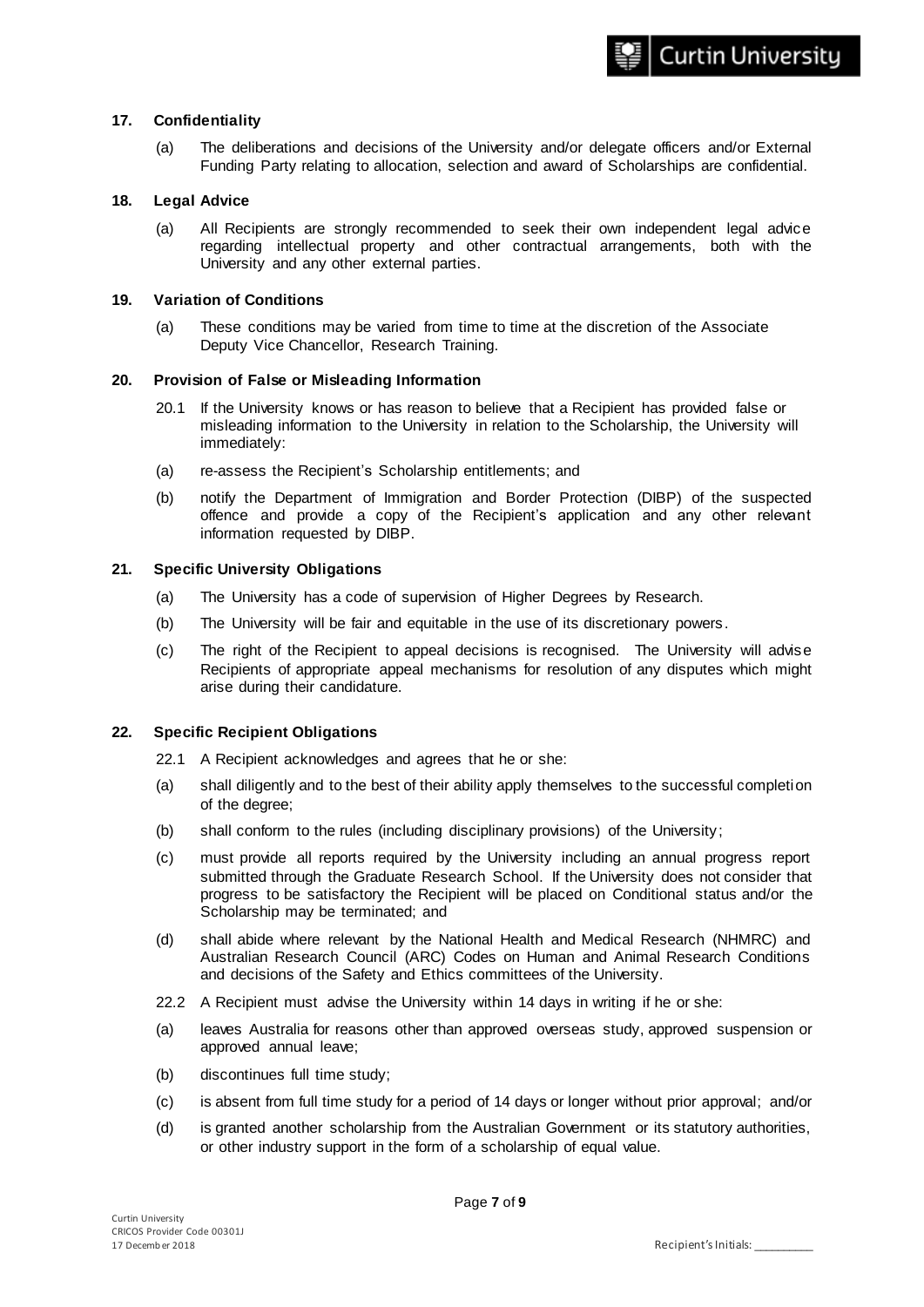# **23. Related Links**

Curtin Scholarships webpage

[\(http://scholarships.curtin.edu.au/\)](http://scholarships.curtin.edu.au/)

Rule No. 10 Made Pursuant to Statute No. 12 – Enrolment: Degree of Doctor by Research (http://policies.curtin.edu.au/legislation/statutes\_rules.cfm)

Rule No. 11 Made Pursuant to Statute No. 12 – Enrolment: Degree of Master by Research [\(http://policies.curtin.edu.au/legislation/statutes\\_rules.cfm\)](http://policies.curtin.edu.au/legislation/statutes_rules.cfm)